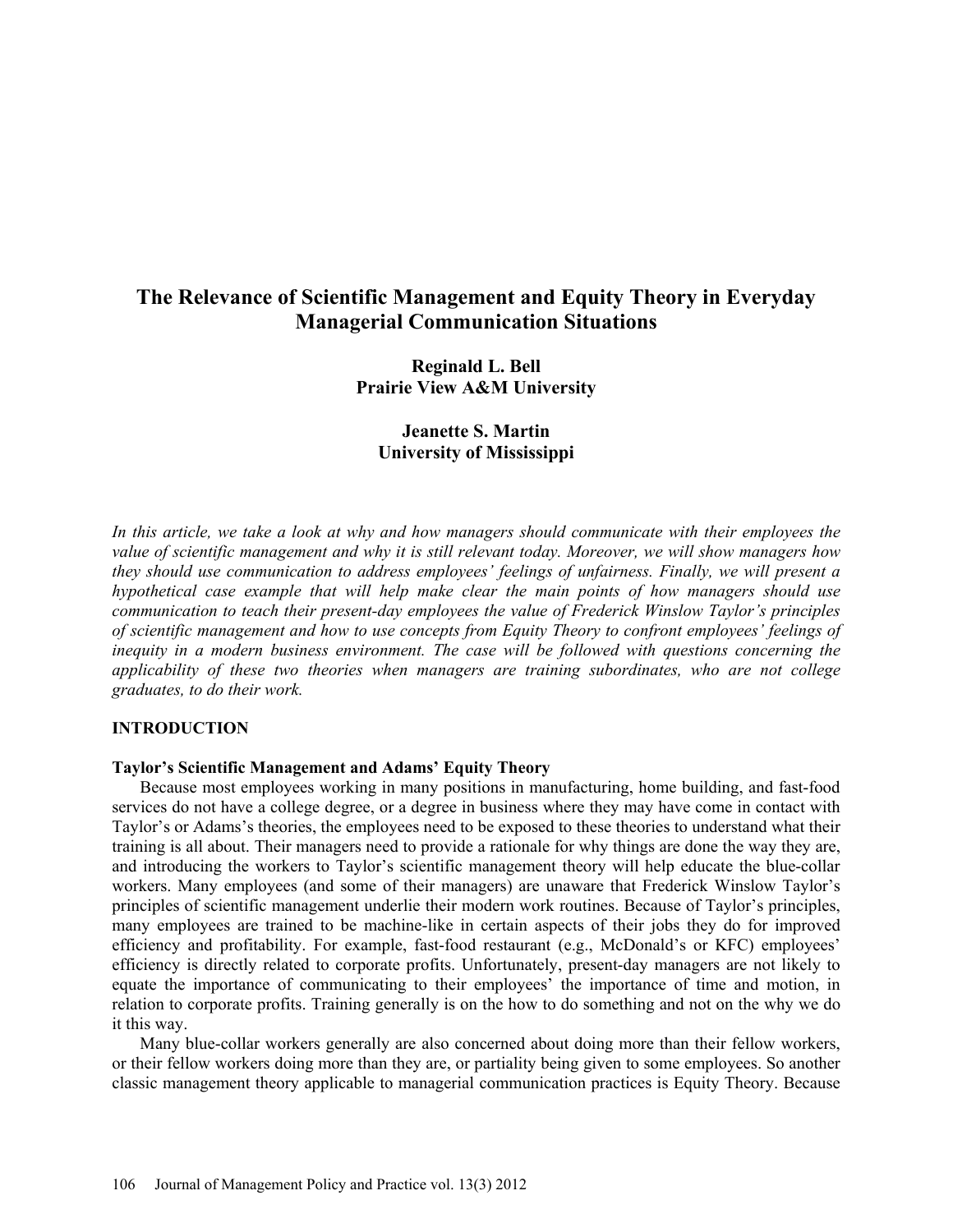people will adjust what they do at work, to justify what they are earning based on what others at their level are accomplishing.

John Stacey Adams's Equity Theory has been a part of classical management literature since 1963. Adams asserted that when people feel distress from inequity they may react in one or all of the following ways. First, they may restrict their inputs to a level they believe is consistent with the outcomes they receive. Second, they may meet with their supervisors to verbally negotiate a better deal—meaning they will struggle to find a balance between work and reward. And/or third, the distress of feelings of inequity may cause some employees to quit the organization. Nevertheless, many managers still do not know how to communicate with employees when they have feelings of inequity.

# **THE LEGACY OF SCIENTIFIC MANAGEMENT**

Gabor (2000) refers to Frederick Winslow Taylor as a "Capitalist Philosopher" who began carefully documenting his observations of people working in early twentieth century organizations. Gabor's depiction of Taylor's life and work is like being a fly-on-the-wall observing firsthand the man himself. Although a radically new idea in the early 1900s, Taylor's 100-year-old essay, "The Principles of Scientific Management," remains relevant to everyday business operations (Payne, Youngcourt, & Watrous, 2006).

Taylor's keen observations during time and motion studies showed how long it took for workers to perform an operation, the types of work-related materials they used methods to help each worker optimize his or her personal level of productivity, and techniques for achieving efficient division of labor. Taylor's analyses clearly benefitted, and continue to benefit, employers and employees. Taylor formalized a process for recording the time and motion it took to perform jobs, a sort-of productivity coefficient. Job analysis and design has its roots in scientific management and is now a common human resources practice in most of the world's largest corporations. Payne, et al. (2006, p. 389) describe Taylor's impact on industrial organizational psychology the following way:

In our reading of Taylor's writings and analyses of his work, we noted a number of contributions and insights Taylor made that are well-accepted practices today and yet, Taylor is not typically given credit for providing the foundation for these ideas and findings. We also noted that many criticisms of Taylor were more likely misperceptions and misunderstandings. We organize our findings into ten areas within management and I-O psychology:

(1) job analysis; (2) job design; (3) selection; (4) motivation and incentive systems; (5) job performance criteria; (6) performance appraisal; (7) employee attitudes; (8) group processes; (9) organizational change and development; and (10) human factors.

Scientific management is present when workers assemble a McDonald's hamburger or when a technical support representative answers a call under pressure from a 90/10 protocol (a set of procedures that requires 90 percent of all calls to be answered within 10 seconds and that 90 percent of all problems be resolved within 10 minutes of the customer's first call). The legacy of scientific management is found wherever machine-like precision in an operation is required to improve profitability. Employees do not automatically understand why being efficient while maintaining quality leads to greater profits.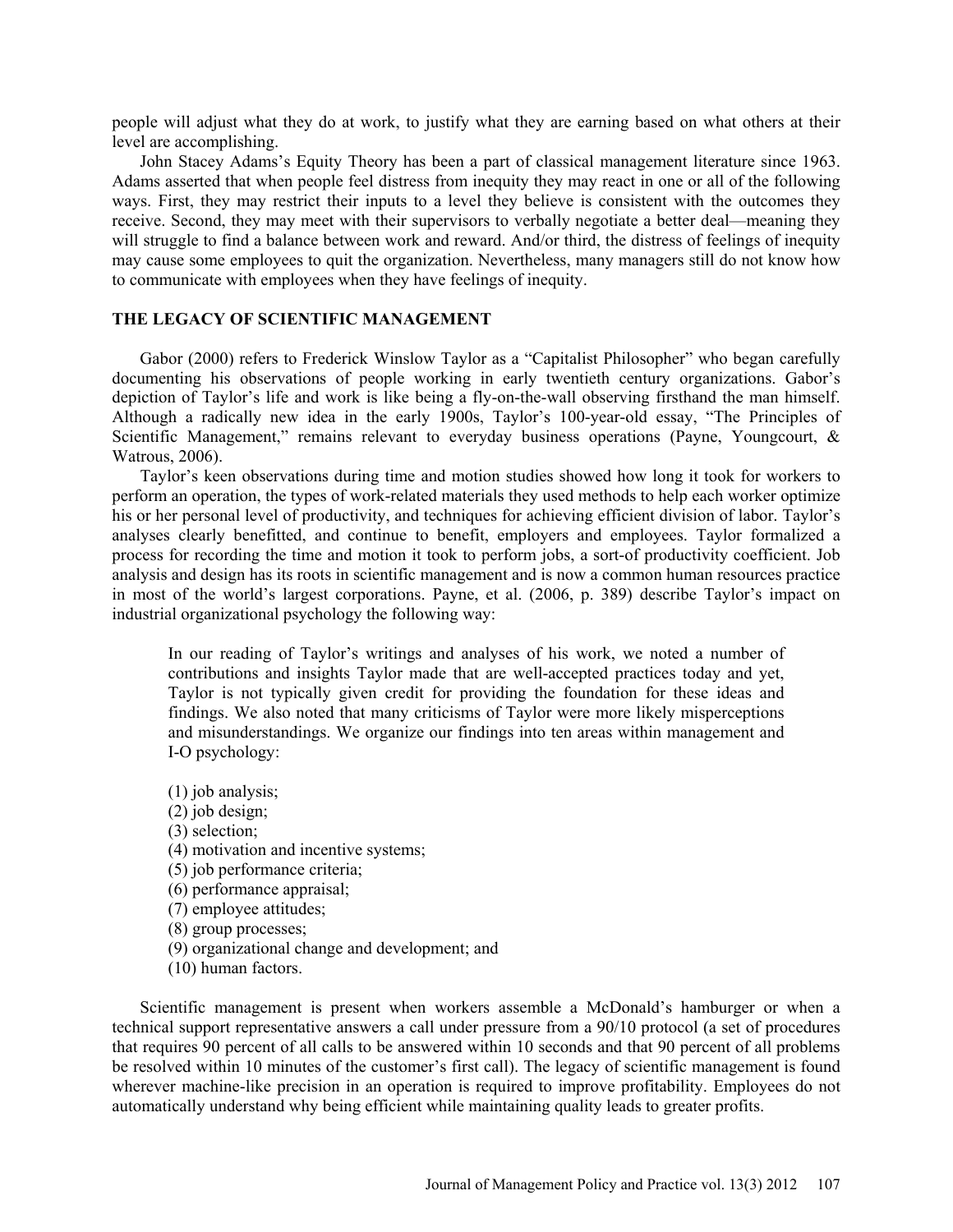Schachter (2010) provides evidence that Taylor's work on efficiency has had an enormous impact on management education in the progressive era. Further, she argues that Taylor's impact has implications for present-day managers which make Taylor's methods relevant in a modern management environment. Schachter (2010) credits Taylor as being the originator of a science of work. Taylor was among a very small number of scholars in his day to begin thinking about work and efficiency of time and motion in relation to productivity and the added value of this new-found productivity to organizational surpluses.

Schachter (2007) argues that modern management owes a good deal to Taylor's work, since efficiency is a "cherished administrative value" in public administration too. Efficiency to Schachter (2007) is a guiding value even for government leaders. Additionally, Crossen (2006, p. B.1) in a *Wall Street Journal* article offers an interesting modern spin on Taylor's depiction of efficiency:

Mr. [Frederick W. Taylor] also believed that workers could be motivated only by money. But if they were paid a flat day rate, they had no incentive to produce more than yesterday. If they were paid by the piece, they knew from experience their employer would likely cut the piece rate. "When a naturally energetic man works for a few days beside a lazy one," Mr. Taylor wrote, "the logic of the situation is unanswerable.' Why should I work hard when that lazy fellow gets the same pay I do and does only half the work?'"

In fact, Taylor (1998) was absolutely convinced that the common management practice of the day, what he called "initiative and incentives," was wrong because "practically the whole problem is 'up to the workman,' while under scientific management fully one-half of the problem is 'up to the management'" (p.17). But, what Taylor was truly seeking was a sort-of personal productivity coefficient for every worker; his obsession was to minimize effort to maximize efficiency, vis-à-vis individual productivity.

Taylor was keenly aware of the fact that workers often used a type of interpersonal communication to bond together in their deliberate attempts to restrict their outputs-- a common practice among workers that Taylor referred to as "soldiering." Taylor's pinpointing of the problematic is best illustrated with a direct quote from his essay:

…Our first step was to find a proper workman to begin with. We therefore carefully watched and studied 75 men for these three to four days, at the end of which time we had picked out four men who appeared to be physically able to handle the pig-iron at the rate of 47 tons per day. A careful study was then made of each of these men…He was a little Pennsylvania Dutchman…We found that upon wages of \$1.15 a day he had succeeded in buying a small plot of ground, and that he was engaged in putting up the walls of a little house for himself in the morning before starting to work and at night after leaving (Taylor, 1998, p. 19).

Referring to the Pennsylvania Dutchman as Schmidt, Taylor used Schmidt as proof by example that most workmen were holding back. Taylor described with detail the dialogue between Schmidt and himself. By offering Schmidt \$1.85 per day (60% more than an average worker), with properly managed rest periods, Taylor showed that a "proper workman" could load 47 -1/2 tons or 48 long tons of pig-iron per day. The average workman (due to soldiering) loaded only 12-1/2 tons per day.

Throughout his essay, Taylor deluged his readers with such practical examples, as a devout proselyte that scientific management worked! "The story of Schmidt would become the defining allegory of scientific management, even though Taylor scholars point out the story is misleading in almost every aspect…Schmidt itself is a pseudonym…and most of the character traits imputed to the fictional Schmidt were invented by Taylor for dramatic effect" (Gabor, 2000, p. 4; Nelson, 1980). Nevertheless, Taylor's use of the fictional Schmidt does not negate the emphasis on face-to-face communication needed to implement scientific management; it enhances our understanding of the levels of communication required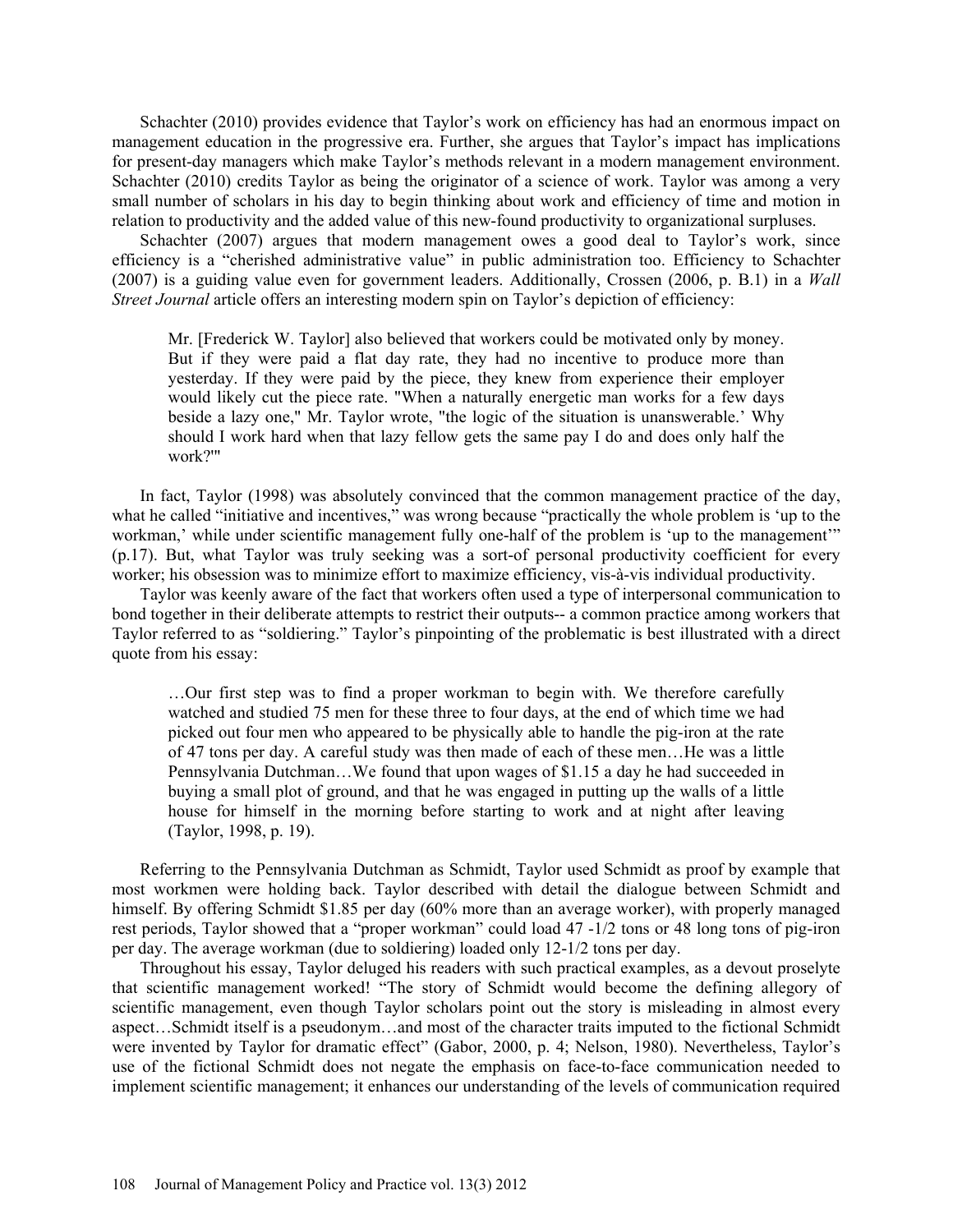to make clear to modern-day blue-collar workers the importance of scientific principles in their routine tasks.

Despite employees' collective efforts to reduce output, Taylor was still convinced his methods were more effective than the common practice of initiative and incentive where managers were not controlling the work through communicating the importance of these efficiencies. On the contrary, through initiative and incentives the workmen were controlling the work. Thus, Taylor was convinced of scientific management's potential for generating additional prosperity for both employer and employee.

### **Scientific Management to Secure Prosperity**

Taylor (1998) maintained that the "principle objective of management" is to secure prosperity for both the employer and the employee. He believed that his scientific approach would enable both employer and employee to maximize their prosperity, thus contributing to greater surplus for the organization. A "proper workman" was not necessarily formally educated in a college or university, but to Taylor a proper workman could handle a 92 pound piece of pig-iron and work all day with supervised rest periods if sufficiently motivated through a piece-rate system. Nevertheless, the notion that owners would share their surpluses with labor was the most distrusted part of his scientific management principles (Gabor, 2000).

The trust aspect of Taylor's notion of prosperity (i.e., generated by managers' directive communications with their employees) is still questioned today and managers' convincing employees requires excellent managerial communication skills. This "convincing" may also raise ethical issues. What promises are being made—and are these promises kept—concerning the sharing of surpluses and labor? Gabor (2000) refers to detractors' backlash against Taylor's principles as "Taylorism" which she attributes as one of the main catalysts sparking the labor movement in American manufacturing. When emotions were at their peak, Taylor needed armed security to escort him to and from work; labor believed Taylor's principles would cost them jobs and destroy their livelihoods.

# **EQUITY THEORY**

Equity Theory (Adams 1963, 1965) "draws on exchange, dissonance, and social comparison theories in making predictions about how individuals manage their relationships with others" (Huseman, Hatfield, & Miles, 1987, p. 222). Shore (2004, p. 722) tested Huseman et al. (1987) in a laboratory setting and confirmed that, as predicted, benevolent individuals reported the highest pay satisfaction, perceived pay fairness, and lowest turnover intentions. They learned that all three "equity sensitivity groups preferred being over-rewarded to being equitably rewarded, and were relatively distressed when under-rewarded."

Three assumptions capture the essence of the theory in most situations where employees' sense inequity and seek to reduce it.

# **Assumption One**

The "equity norm" is a social assumption that an employee will expect a fair return for the contribution to the job they do (Adams, 1963: 1965). If Bob, for example, is hired as a customer service representative, he will need to know what is required of him to complete the position satisfactorily, and he will want to know that he is receiving a fair wage for the job he is performing in comparison to others doing the same job. The more Bob perceives inequity the more distress he will feel, and he will feel less distress when he perceives more equity.

### **Assumption Two**

The "social comparison" is the determination employees will make as to whether or not their outcome is equitable in comparison to others' inputs and outcomes (Adams, 1963: 1965). This means Bob, who earns \$15 per hour, will have a realistic expectation that all other reps similar to him will earn \$15 per hour and be treated the same in terms of raises, promotions, and scheduling. Bob will become angry if he learns that Laura, who has the same experience, training and education, and works the same hours, earns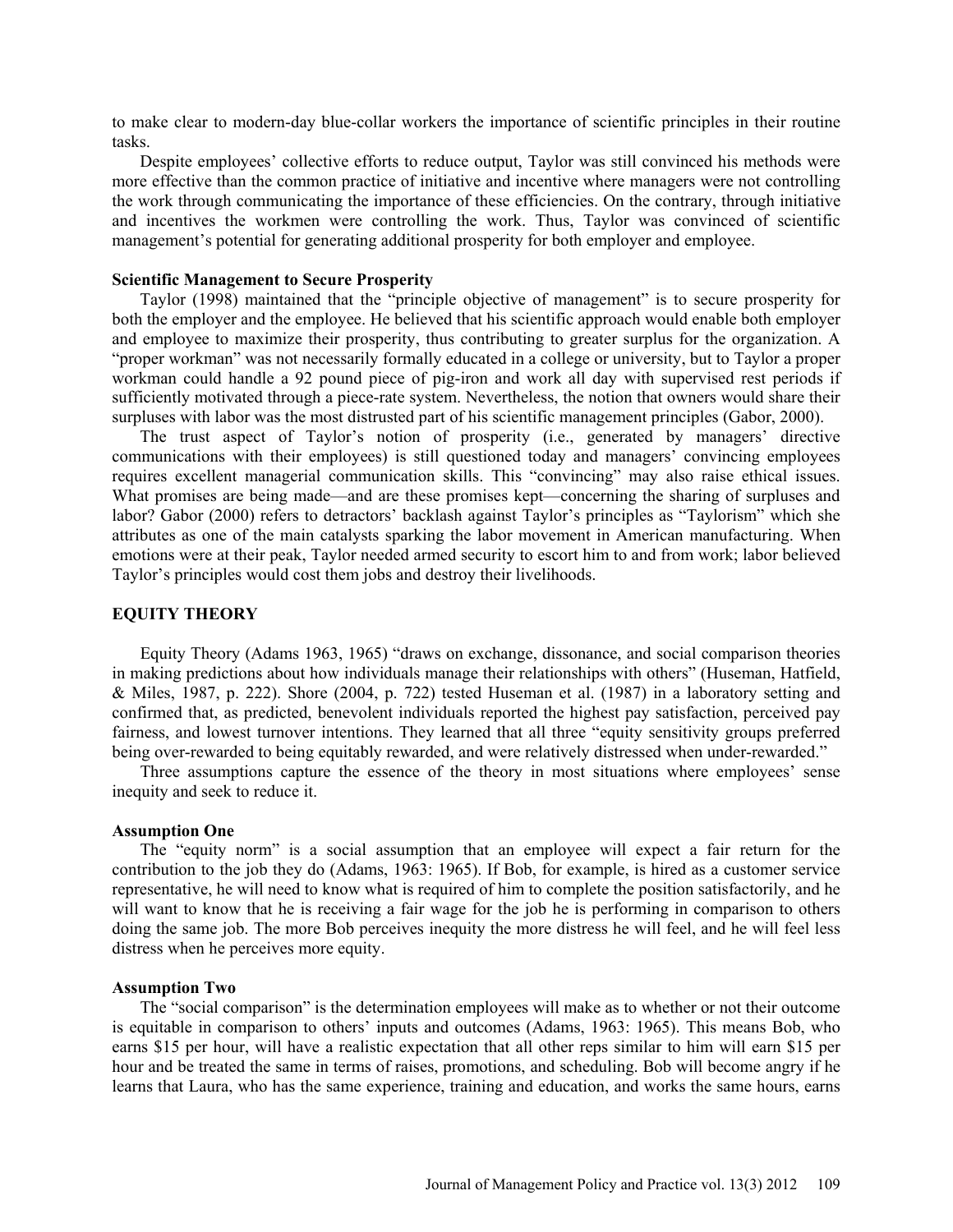\$17 per hour while he makes only \$15 per hour; this will likely create a sense of inequity for Bob. Underreward leads to the most distress when employees feel others' equity is greater than their own.

# **Assumption Three**

When employees feel their equity is less than other's equity, they will seek to reduce the inequity in three ways: 1) cognitively distorting inputs and outcomes known as "cognitive distortion," meaning they may make a psychological adjustment justifying the imbalance, or the behaviors they take to reduce the imbalance; 2) they may actually alter their inputs, meaning they will restrict work inputs until they reach a level that they perceive is on par with the outcomes they are receiving; and/or 3) they may quit the organization (Adams, 1963: 1965).

An employee will use these three assumptions to obtain equality on their job from their perception point. While the manager has control over pay, fringe benefits, promotion and advancement, job security, and working conditions; the employee's perception of how he is compared to others limits the manager's control over the employee's sense of accomplishment, sense of competence, feeling of personal worth, felling of achievement, and sense of confidence. The manager does have control over recognition for good work, status, feelings of belonging, appreciation from others, and to a point friendships on the job (Huseman & Hatfield, 1990).

#### **Relevant Works**

Tolman (1932) reported what happens to monkeys' behaviors when monkeys expected bananas for a reward and received "monkey chow" instead. When Tolman's monkeys were trained to use signals, they were rewarded with monkey chow or bananas. They learned to associate effort with reward this way. Nonetheless, when Tolman's monkeys selected signals that were supposed to yield a banana reward, but they were rewarded with monkey chow instead, the monkeys went literally bananas! Tolman's monkeys liked monkey chow but they found bananas irresistible! Tolman, therefore, inferred that his monkeys placed an exchange value on their efforts with rewards they received. The betrayed monkeys refused to play Tolman's game thereafter because they had been deceived by the researcher. Psychologists tend to infer onto human behavior what they learn from their animal experiments.

Tombari (1980) found that in a federal health care organization first-line supervisors perceived jobrelated inputs (planning, structuring, and labor-management relations) as important to determining equity of rewards. Reward systems, if adjusted, were found to be important in perceptions of equity rewards. In a different study on equity, Greenberg and Ornstein (1983) undergraduate subjects differed in a high status titled that was earned rather than arbitrarily granted on a proofreading assignment. The earned job titled they claimed proved to be adequate reward for the inputs students put out, thus, keeping students feeling that they were being paid equitably—and to maintain performance task. They also found student who received the title arbitrarily at first over compensated for reward but later decreased performance because they felt undercompensated.

Romanoff, Boehm, and Benson (1986) argued that when considering compensation that employees' feeling of fair, equitable compensation should be considered. By defining equity as "anything earned through providing or investing something of value," they list the following four categories: 1. external equity, 2. internal equity, 3. individual equity, and 4. personal equity. Although there is a good amount of literature that confirms equity theory to be good theory, there is little research where management communication has been examined in relation to equity theory.

Equity Theory is important and is communication oriented. Effective managers tend to use 11 concurrent managerial strategies: positive expectations, goal setting, positive feedback, being available for the employees, communicating trust, employee improvement, distributing information, letting employees participate in decision making, rewarding employees, and using two-way communication. Managers who use communication to criticize all of the time make employees feel defensive (Huseman & Hatfield, 1990).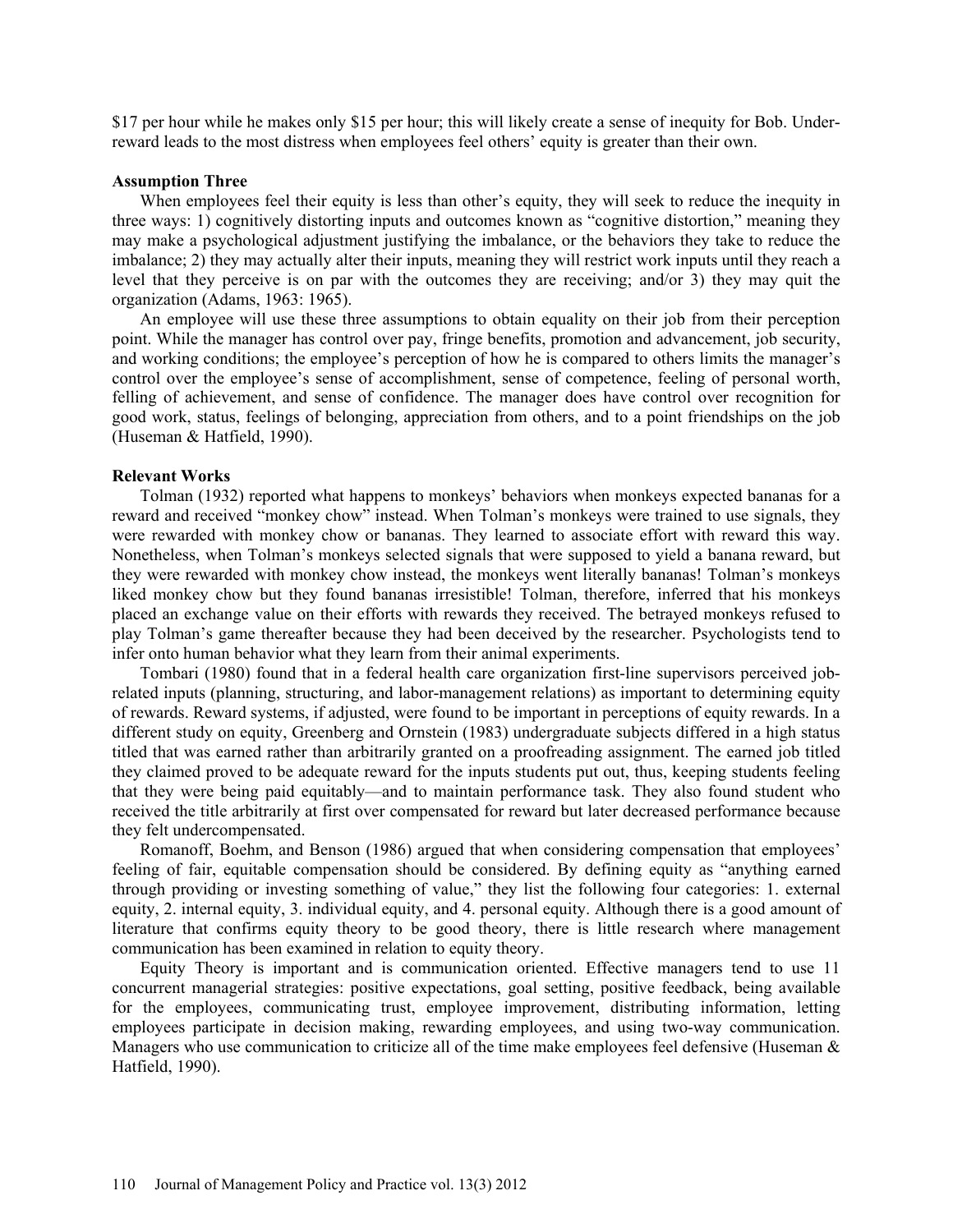# **CONCLUDING REMARKS**

Taylor's scientific management asserts that employee' efficiency leads to greater profits. Adams's Equity Theory can be used by managers to communicate with their subordinates to understand that equity and fairness exists among employees. Many times if managers simply talked with their subordinates and explained what was required at a given position to get a certain raise, or how a given amount of monies were distributed, their employees would be more likely to understand and neither reduce their output nor leave the organization. When workers see that the manager cares and is trying to be equitable, they are more likely to be satisfied in their given position. Of course, this assumes that management is trusted by the employees. Often, employees will not consider management behaviors or claims to be credible.

Vroom's (1964) research showed that pay raises provided very temporary satisfaction for employees. Employees are more interested in having management show that they care about them as an individual.

Most minimally-skilled employees will not be thinking about their time and motion in relation to the bottom line unless they are taught. It is important for managers to use Taylor's scientific methods of determine the component tasks identified with a specific job and how long it takes to perform each component in order to know if the work load is balanced between all of the workers, or if the work needs to be reapportioned.

When managers lead by example rather than allowing employees to find out and interpret information on their own, both the company and the employees win. Transparency is more important today because of people's feelings for social equity. Nevertheless, some of the managerial problems then still remain. Many managers do not know how to teach their employees the value of doing specific operations with machine-like precision. The following scenario depicts equity theory in action.

# **IMPLICATIONS FOR MANAGERS**

An effective method of explaining the relevance of scientific management and Equity Theory's is to present the hypothetical case of Joe Parson communicating to his call center employees.

### **Case Study—the Need for Efficiency and Equity in Customer Care Center**

There were three owners of a small internet service provider (ISP) named Fastlink. Fred Smith, an owner with 51% of the shares was president; Michael Franks, an owner with 30% of the shares was chief operating officer; and Bill White owned the remaining shares and was serving as director of engineering—responsible for all the routers, servers, and other technology relating to delivery of services the ISP sold to its customers. The owners knew the call center had problems, and they knew that the solutions to these very costly problems would require the talents of an excellent *Customer Care Director.*

Fastlink was bringing in a good deal of monthly revenues from multiple sources of income, including a menu of basic dial-up services, high-speed digital connections, and wide area networks and local area networks to residential customers as well as high-end clients. Fastlink's business was expanding and industry growth had not yet tapered off nor declined. Thus, many "mom-and-pop" ISPs were emerging, and a good deal of Fastlink's growth was attributed to its strategy of acquiring smaller ISPs for as little as \$10,000. Some of these ISPs were desirable to Fastlink because they had only one owner, very few employees, 300 to 1,000 customers, and an established point-of-presence (POP) in a desirable location. Fastlink went from having 300 customers in 1998, the year it was founded, to more than 80,000 customers, serving six states in December 2002.

Fastlink was growing rapidly—a bit too rapidly; it was on par with the growth rate of similar size ISPs but slower than the major players at the time, (e.g., Roadrunner, Earthlink). Nonetheless, business revenues were very good. However, profitability from those revenues was declining. And, the owners knew exactly what the problem areas were and where the problems were located. The call center was costing Fastlink its customers nearly as fast as it could sign them up. The call center operations could not keep up with customers' demands—costing Fastlink \$100,000 in monthly lost sales and 5,000 customers were leaving each month; the new customer contracts had also declined from 20,000 to 10,000 per month.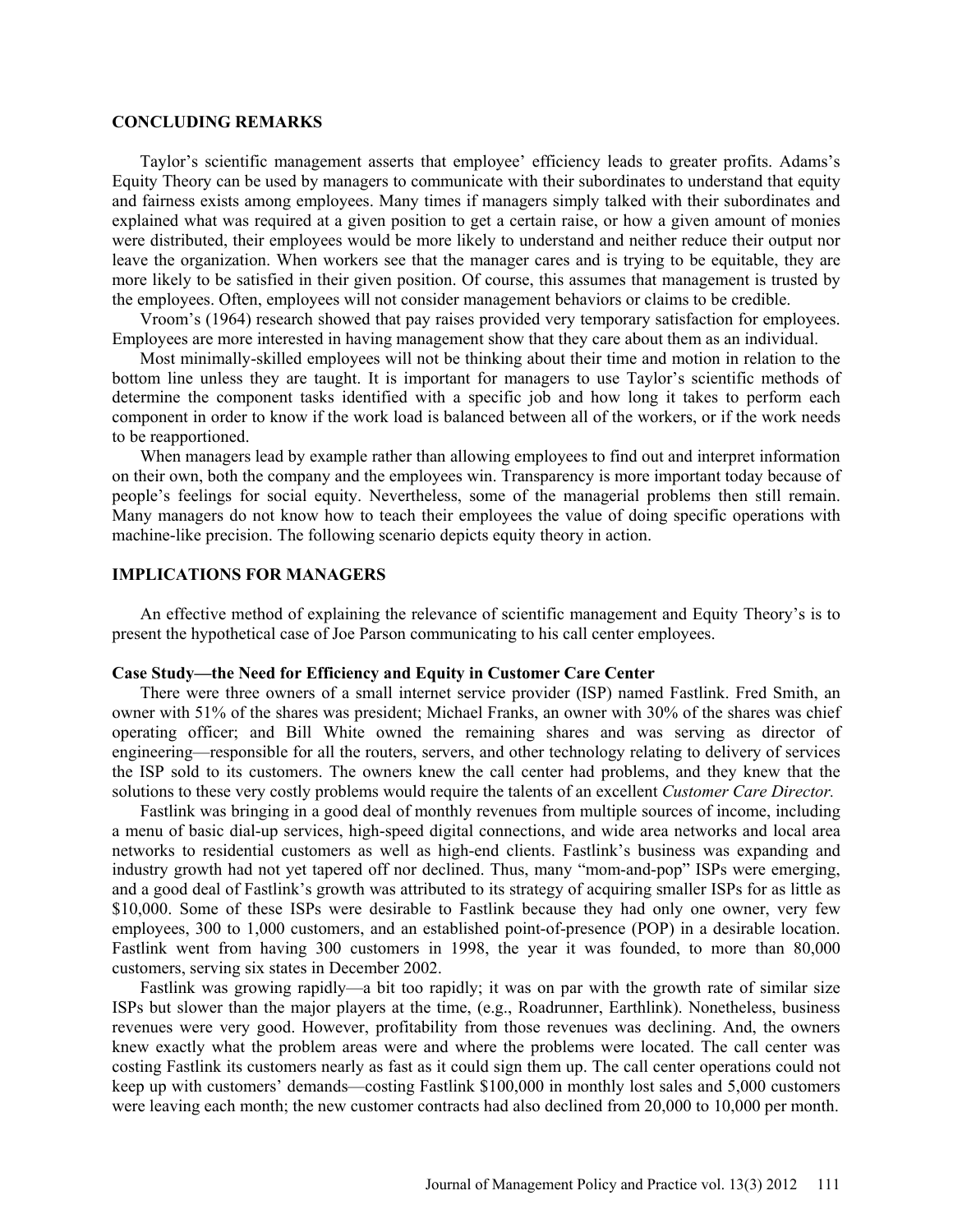By 2002, the owners had hired and lost five people in the job of *Customer Care Director*, and in the past six months had just lost another. Fastlink's poor organizational structure, a lack of formal policies that guided processes and procedures, and some offensive bullies among the technical support employees whose behaviors and threats intimidated the previous five *Customer Care Directors*, prompted them to leave almost as quickly as they came. The owners knew that a solution for the call center operations was to hire a good person to run the department. Along comes Joe Parson.

When Joe was interviewed by Fred Smith, president, Fred promised Joe that he would have the full support and backing of the owners of the company. Parson was a no-nonsense manager whose reputation preceded him. Although very expensive, demanding \$100,000 salary plus other perks and benefits, the three owners agreed to pay Joe that salary because it was much cheaper than \$1.2 million in lost annual sales revenue. The most amazing thing Joe did before he accepted the job was to negotiate a budget that he controlled, basically making him signatory on pay increases and incentives. Another thing Joe negotiated was that he be given authority to run the center without interference from the owners on all call center policy matters.

With these agreements in place Joe started on a Monday in January 2003, a high-volume time for Fastlink whose business was seasonal because of enrollment in the 30,000 student university located in the small Missouri town where Fastlink was headquartered. The first thing Joe did was to identify the bullies in the technical support area; he knew about them through candid discussions with the three owners during his interview. Many of these employees were also the workers who had made sacrifices for the owners when Fastlink was a fledgling business, working cheaply in 1998. The owners could not bring themselves to terminate the employment of these problematic employees. Nonetheless, Joe had no problem with terminating any employee whose behaviors jeopardized the goals of the call center. After terminating three of the worst offenders, the 40 other call center employees fell in line. This was still not enough.

Although these employees were not trouble makers, they still needed motivation. Joe motivated the staff by offering them incentives to go beyond what he called "just order taking motions!" Joe explained to his employees the call center was losing money and customers and they were the only people who could turn it around. The employees, trusting Joe because he was new, confided in him that they all did not trust the owners of the ISP very much. These feelings not only hurt sales, but when employees merely take orders, it gives customers the option to discontinue their service each month with little to no switching cost; the employees were selling only monthly dial-up connections when customers called to order internet service.

The employees were not motivated to sell more expensive services because they felt only the owners of the business were "getting rich!" Joe decided to offer hourly workers a bonus for selling services beyond their personal monthly sales averages. By offering hourly workers a bonus for selling internet services beyond their individual monthly averages, Joe was able to give hourly employees an incentive to sell everything Fastlink offered. They became hyper motivated under Joe's new policy.

For example, a typical employee working in the sales area sold \$15,000 in monthly internet connections. They also sold mostly monthly contract services to customers. Joe trained all the employees that to become bonus eligible they would need to sell more than \$15,000 in services, but once they met the minimum for the month, they would become eligible for 2% of their entire month's sales. The most incentives came if employees focused on selling the annual service contract, which reduced Fastlink's customer churn by locking its customers in for an entire year. Joe was known to preach, "Each time you pick up the phone sell an annual contract!"

Because Joe got rid of the trouble makers, and taught the employees that every time they picked up the phone they needed to focus on selling the annual contract, he was able to double the call center's sales revenues twice within his first six months as director. Also, employees benefitted from being efficient because bonuses for their monthly sales were 2% of their total monthly sales over \$15,000. Many of the college students working in the sales area were cashing bonus checks for as much as \$400 each month, in addition to their hourly rate of \$8.50. Technical support and billing staff had similar incentives; however,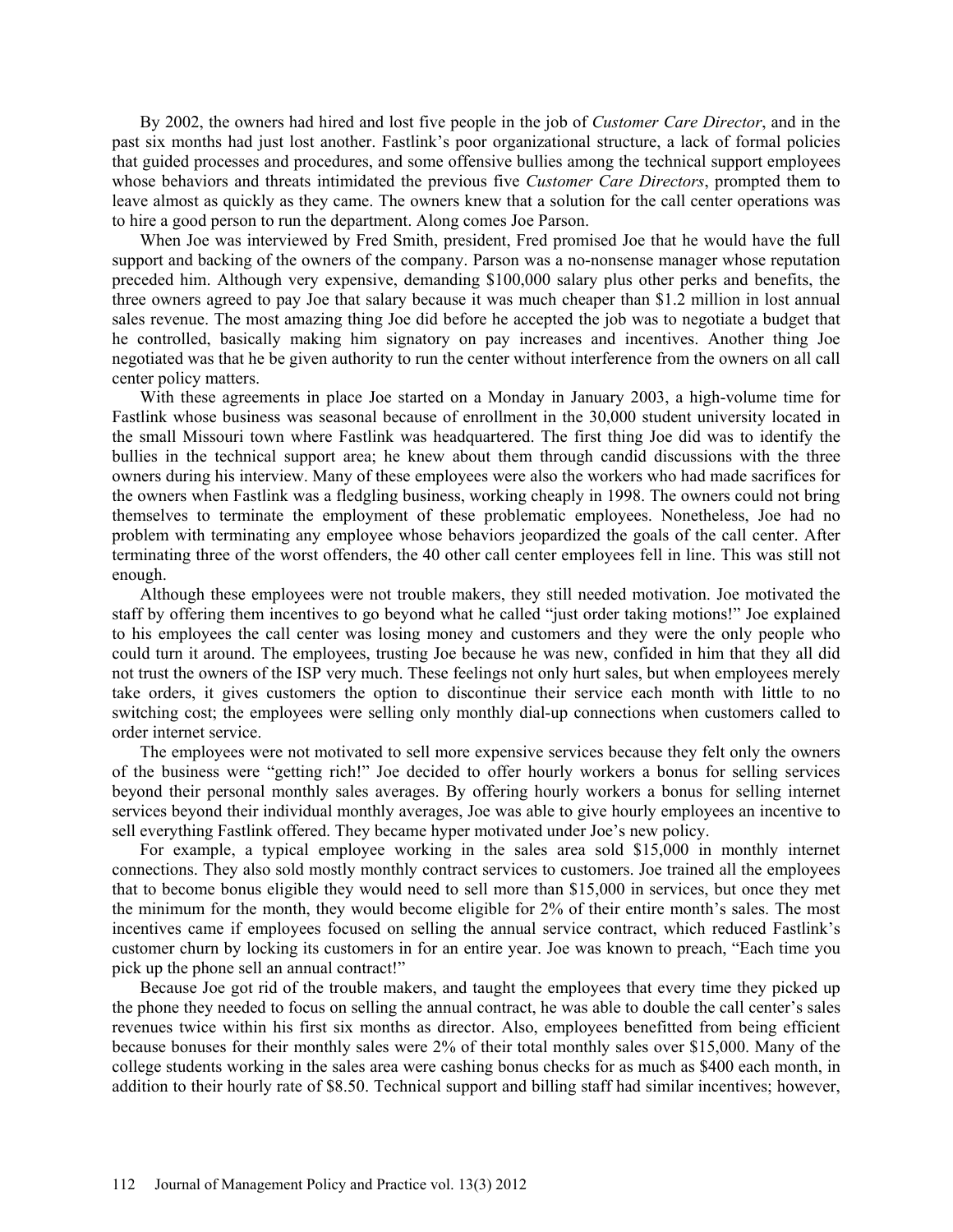theirs were mostly related to reducing customer churn by keeping Fastlink's customers connected to the internet.

Can you answer the following questions? Please read and answer the case questions on your own prior to reviewing the answers provided in the Appendix.

# **Case Questions on Communication**

- 1. What was the most striking communication action Joe did to integrate a scientific management approach to call center operations in terms of his communication skills?
- 2. How was Joe able to immediately resolve his employees' distress from their feelings of inequity—employees feeling their efforts amounted to the owners getting rich—using his knowledge of Equity Theory?
- 3. Why did Joe succeed in the director's job when five others had failed? What are three good reasons?
- 4. In his pre-employment negotiations with Fastlink's owners, did Joe anticipate problems of inequity and inefficiency? If yes, what indicated his suspicion? If no, what other reasons are there that he would negotiate the terms of his employment the way he did?
- 5. How was Joe's interpersonal dialogue with his employees similar to Taylor's directive dialogue with the fictional Pennsylvania Dutchman Schmidt in convincing call center employees to be more efficient in making more sales of annual contracts?

# **REFERENCES**

Adams, J.S. (1963). Toward an Understanding of Iinequity. *Journal of Abnormal Social Psychology, 67*, 422-436.

Adams, J.S. (1965) *Inequity in Social Exchange.* In L. Berkowitz (Ed.) *Advances in Experimental Social Psychology.* New York: Academic Press, Iss.2 p. 267-299.

Crossen, C. (2006, November 6). Early Industry Expert Soon Realized a Staff Has Its Own Efficiency. *Wall Street Journal,* p. B.1

Gabor, A. (2000). *The Capitalist Philosophers: The Geniuses of Modem Business-Their Lives, Tmes, and Ideas.* New York: Crown Business.

Greenberg, J., & Ornstein, S. (1983). High Status Job Title as compensation for Underpayment: A Test of Equity Theory. *Journal of Applied Psychology, 68*(2), 285-297.

Huseman, R.C., & Hatfield, J.D. (1990). Equity Theory and the Managerial Matrix. *Training and Development Journal,* 98-99.

Huseman, R.C., Hatfield, J.D., & Miles, E.W. (1987). A New Perspective on Equity Theory: The Equity Sensitivity Construct. *The Academy of Management Review, 12*(2), 222-234.

Nelson, D. (1980). *Frederick W. Taylor and the Rise of Scientific Management.* Madison, WI: University of Wisconsin Press.

Payne, S.C., Youngcourt, S.S., & Watrous, K.M. (2006). Portrayals of F.W. Taylor Across Ttextbooks. *Journal of Management History, 12*(4), 385-407.

Romanoff, K., Boehm, K., & Benson, E. (1986, May). Pay Equity: Internal and External Considerations. *Compensation and Benefits Review, 18*(3), 17-26.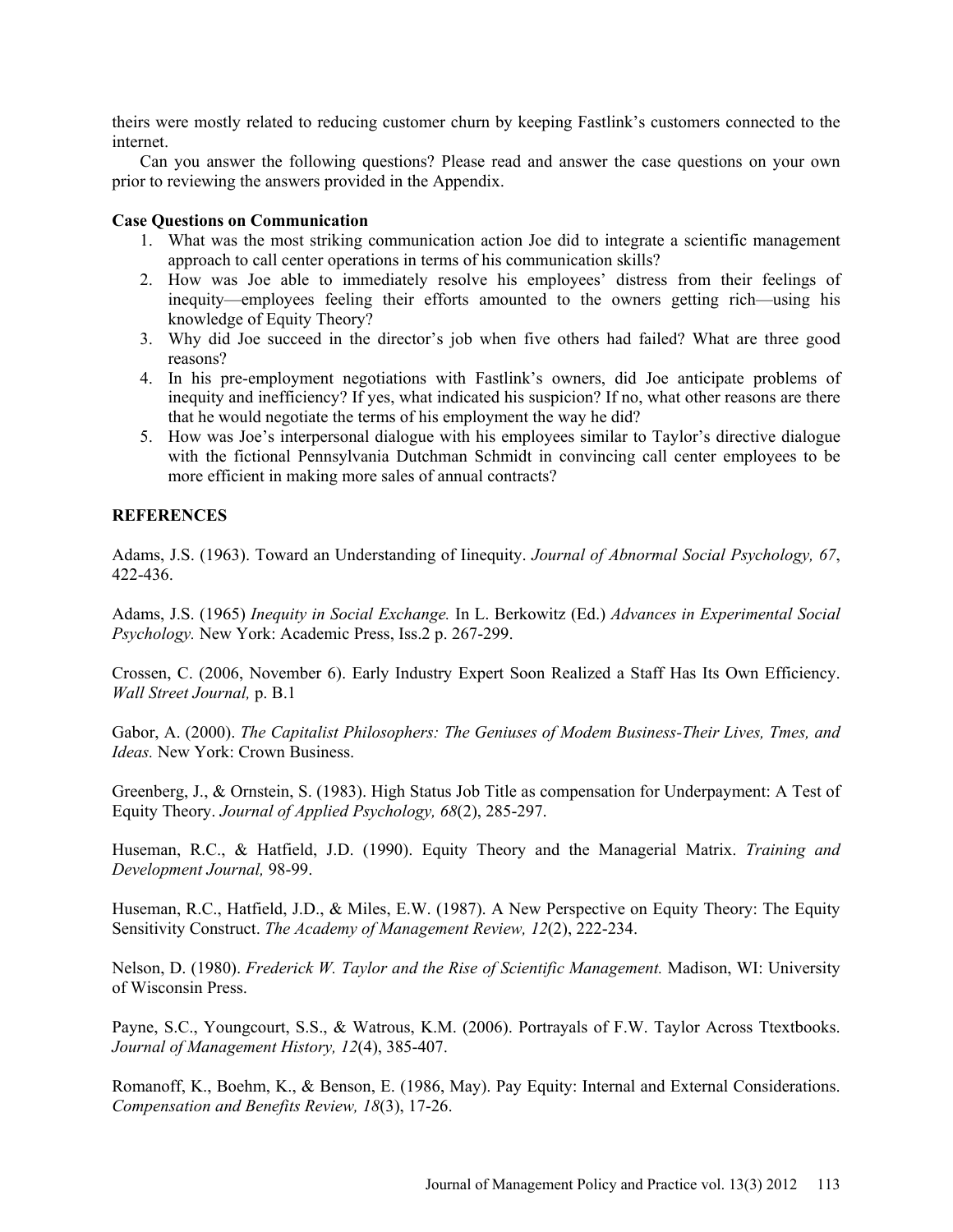Schachter , H.L. (2007). Does Frederick Taylor's Ghost Still Haunt the Halls of Government? A Look at the Concept of Governmental Efficiency in Our Time. *Public Administration Review, 67*(5), 800-810.

Schachter, H.L. (2010). The Role Played by Frederick Taylor in the Rise of the Academic Management Fields. *Journal of Management History, 16*(4), 437-448.

Shore, T.H. (2004). Equity Sensitivity Theory: Do We All Want More Than We Deserve? *Journal of Managerial Psychology, 19*(7), 722-728.

Taylor, F.W. (1998). *The Principles of Scientific Management.* New York: Dover Publications, Inc.

Tolman, E.C. (1932). *The Purposive Behavior in Animals and Men.* London England: Century/Random House UK.

Tombari, H.A. (1980). Determinants of Equity of Rewards for Supervisors. *Public Personnel Management, 9*(1), 25-30.

Vroom, V.H. (1964). *Work and Motivation*. New York: Wiley.